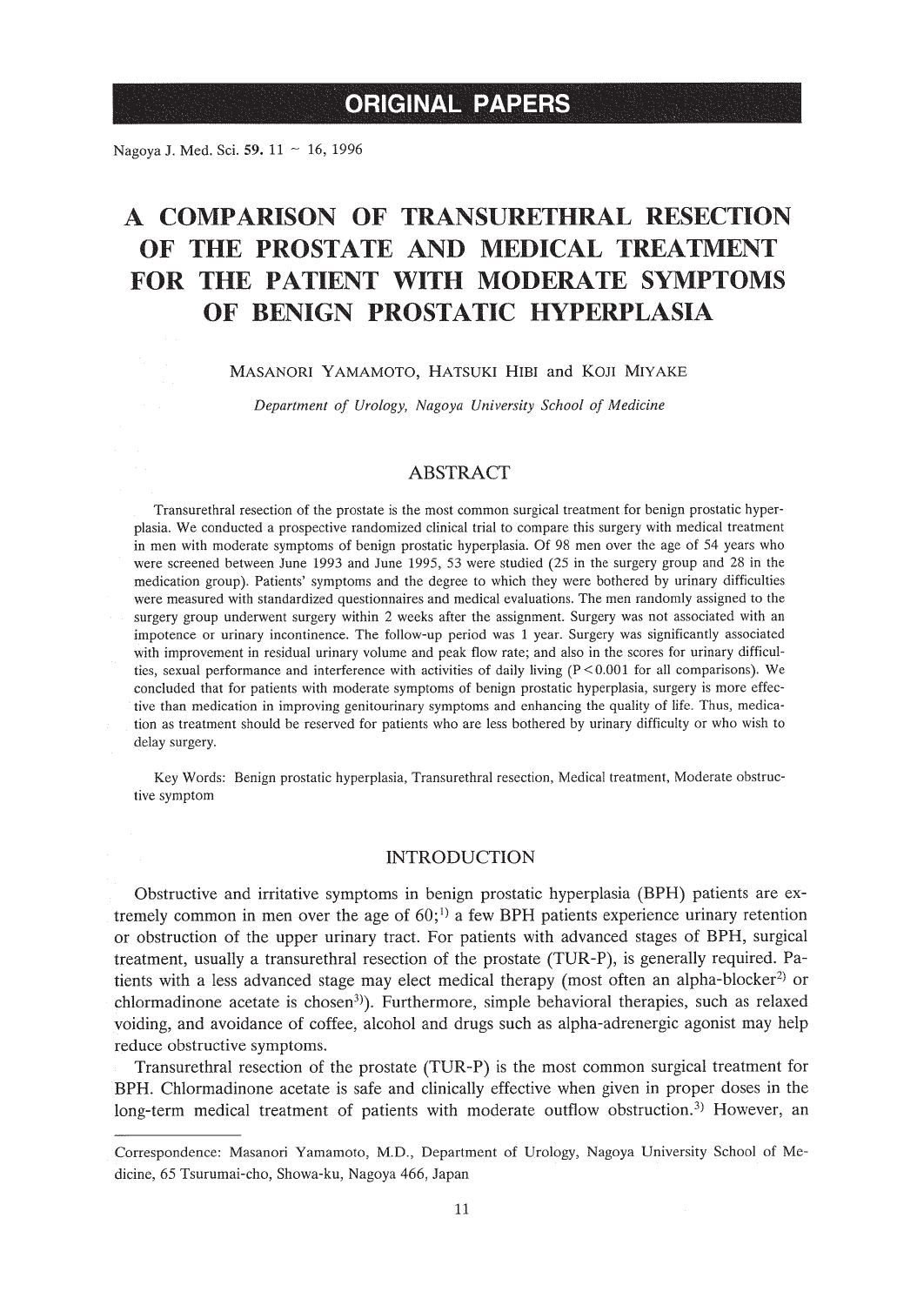appropriate therapeutic approach for patients with moderate obstructive symptoms of BPH has not been well established. Therefore, we conducted a prospective randomized clinical trial that compared TUR-P with medical treatment using chlormadinone acetate for handling moderate symptoms of BPH.

# MATERIALS AND METHODS

# Selection of Patients

Consecutive male patients who visited our urology clinic because of BPH symptoms were asked to participate in this study. All participants gave written informed consent. The initial evaluation included: their medical history, documentation of urinary symptoms, rectal examination, urinalysis, measurement of the serum creatinine concentration, and measurement of residual urinary volume after voiding. Urinary symptoms were graded 0 to 5 according to the American Urological Association's symptom score (AUA score).<sup>4)</sup> A pilot study indicated that the greatest uncertainty about the choice of treatment existed among patients whose scores were between 8 and 19, which was considered moderate. Therefore, such patients were eligible for the study. This scoring system was validated to distinguish BPH patients from non-BPH patients, test/re-test reliability, and internal consistency. It was given to patients who had no symptoms of bladder outlet obstruction, those patients serving as controls, and patients who were seeing urologists because of symptoms of prostatism.<sup>4)</sup>

Patients were excluded from the study if they were less than 55 years old, were unable to walk, had an active urinary tract infection not responding to treatment, or had a residual urinary volume over 350 ml after voiding. The criteria that less than 350 ml of residual urinary volume was one of the objective findings in the patients with moderate symptom of BPH was arbitrarily defined. In addition, patients with serious medical conditions that would have made surgery inappropriate or follow-up unlikely were excluded. These conditions included: uncontrolled diabetes, neurogenic bladder, liver cirrhosis, active alcoholism, bleeding diathesis, psychosis, and late-stage cardiac or respiratory disease. Patients were also excluded if their serum creatinine concentration was higher than 2.0 mg per deciliter.

### Assignment to Treatment and Follow-up

Eligible patients were randomly assigned to transurethral resection or medical treatment using a random number table. Patients assigned to the surgery group underwent surgery within 2 weeks after randomization; the other patients assigned to drug therapy received 50 mg of chlormadinone acetate twice daily for 1 year. All the participants were examined 6 and 12 months after randomization. Patients who received chlormadinone acetate were asked regarding any side effects at each follow-up visit.

The peak urinary flow and the volume of voided urine were measured during the base-line evaluation and at each semiannual follow-up visit with a uroflowmeter. The measurements were repeated if the volume of voided urine was less than 100 m!. After these measurements had been performed, the residual volume after voiding was determined. At base line and 1 year after, the patients' quality of life was assessed on a 100-point scale. This scale assessed the degree to which urinary difficulties bothered the patients or interfered with their activities of daily living, sexual function, social activities and general well-being.<sup>5)</sup>

#### Statistical Analysis

The Wilcoxon rank sum test was used to evaluate the statistical significance of changes from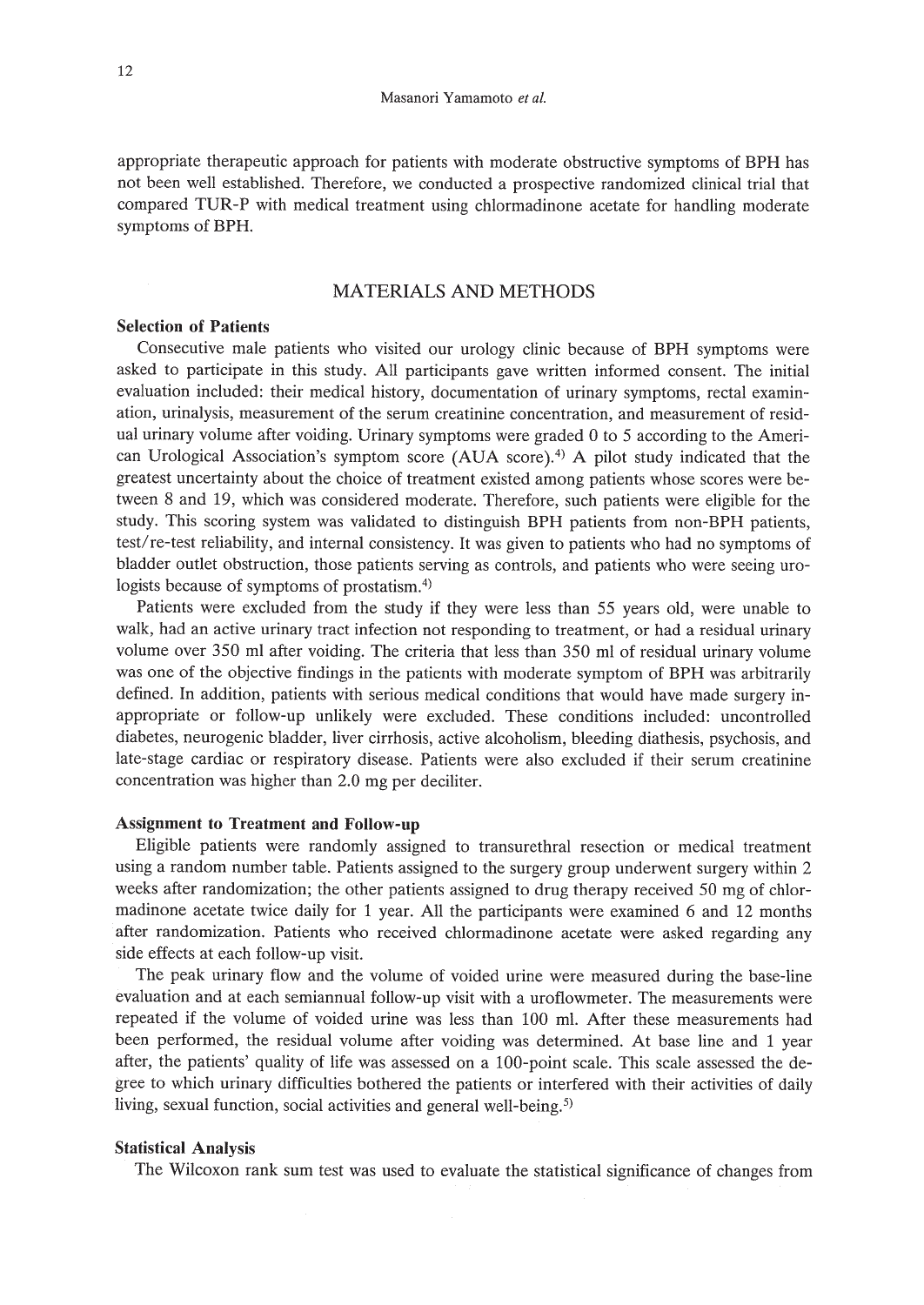13

base line and one year of follow-up in each categorical variables between the two groups. P values less than 0.05 were considered to indicate statistical significance.

#### RESULTS

#### **Screening**

Of the 98 patients over the age of 54 years who were screened and had symptoms consistent with BPH, 21 were excluded because of a high volume of residual urine  $($  > 350 ml) and 3 because of a markedly elevated symptom score  $($  > 20). Of the 74 patients who were eligible for randomization, 17 did not provide informed consent and 4 were randomly assigned to a drug therapy group and later found to be ineligible. The study therefore included 53 patients: 25 in the surgery group and 28 in the drug therapy group.

#### **Characteristics of the Patients**

The characteristics of the two groups were similar (Table 1). The mean  $(\pm SD)$  age of all randomized patients was  $63.7 \pm 5$  years. The mean volume of residual urine after voiding was  $100 \pm 74$  ml. The serum creatinine concentration, which indicates renal function, was within the normal range (1.1 $\pm$ 0.25 mg per deciliter). The mean peak rate of urinary flow was 11 $\pm$ 5 ml per second. The most bothersome symptoms were nocturia (76% of all patients), dribbling (24%), urgency (21%), and hesitancy (15%).

| Characteristic                           | Surgery<br>$(n=25)$ | <b>Medical Treatment</b><br>$(n=28)$ |  |
|------------------------------------------|---------------------|--------------------------------------|--|
| Age (year)                               | $62.1 \pm 4.6$      | $65.1 \pm 5.2$                       |  |
| Concurrent condition                     |                     |                                      |  |
| Hypertension                             | 32.2                | 38.6                                 |  |
| Respiratory disease                      | 12.3                | 15.6                                 |  |
| Diabetes mellitus                        | 21.5                | 26.1                                 |  |
| Congestive heart failure                 | 2.1                 | 1.4                                  |  |
| Genitourinary findings                   |                     |                                      |  |
| Symptom score#                           | $15.2 \pm 2.1$      | $15.8 \pm 3.5$                       |  |
| Residual urinary volume (mL)             | $98.5 \pm 68$       | $102 \pm 79$                         |  |
| Peak urinary flow rate (mL/sec)          | $11.2 \pm 7.2$      | $12.1 \pm 6.3$                       |  |
| Quality-of-life scores <sup>##</sup>     |                     |                                      |  |
| Bother from urinary                      | $51.2 + 45.2$       | $49.6 \pm 52.1$                      |  |
| Difficulties <sup>##</sup>               |                     |                                      |  |
| Sexual performance <sup>##</sup>         | $46.9 \pm 39.2$     | $50.1 \pm 42.1$                      |  |
| Activities of daily living <sup>##</sup> | $67.2 \pm 32.5$     | $69.2 \pm 36.8$                      |  |
| General well-being <sup>##</sup>         | $75.8 \pm 36.9$     | $72.1 \pm 29.5$                      |  |
| Social activities <sup>##</sup>          | $73.1 \pm 27.4$     | $74.3 \pm 26.8$                      |  |
|                                          |                     |                                      |  |

Table 1. Base-Line Characteristics of Patients with Benign Prostatic Hyperplasia Randomly Assigned to Surgery or Medical Treatment.\*

 $*$ Plus-minus values are means  $\pm$  SD; all other values are percentages of patients.

'Scored on a scale ranging from 0 (least severe symptoms) to 35 (most severe symptoms).

"Scored on a scale ranging from 0 (greatest impairment) to 100 (least impairment).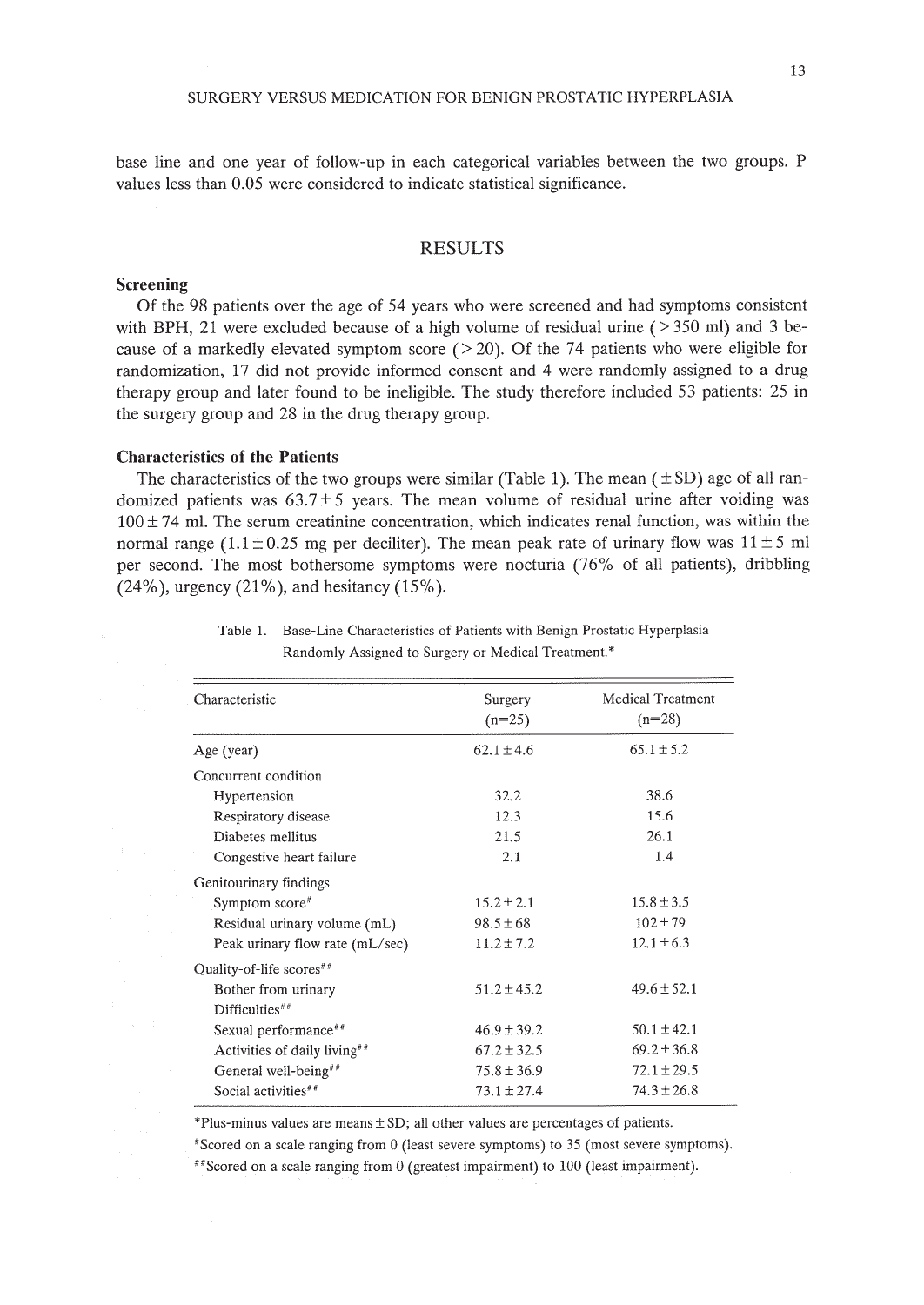#### **Postoperative Events**

Eighty-five percent of the patients were hospitalized for 7 days or less after surgery (mean,  $7 \pm 3$  days). Ninety-one percent of the patients had no complications during the first 30 days after surgery. The most frequent complication was a hemorrhage requiring transfusion in 3 patients (12%). Two patients had postoperative urinary tract infections, and one patient had urethral stricture. There were no deaths associated with surgery. Prostate cancer was not found in any specimen removed at surgery.

#### **Adverse Side Effects of Chlormadinone Acetate**

Most changes in laboratory parameters remained within the normal limits and none were considered clinically significant. The most frequent side effect of chlormdinone acetate was impotence. Thirty-eight percent of the patients complained of loss of libido. Hypercholesteremia was noted in 3 patients. Serious side effects of chlormdinone acetate were not observed in any of the patients during the course of the treatment.

#### **Change in Symptoms and Quality of Life**

Information on symptomatic and genitourinary outcomes are presented in Table 2. As compared with medical treatment, surgery was associated with improved scores for patients bothered from urinary difficulties, sexual performance and interference with the activities of daily living  $(P<0.001$  for all comparisons). Surgery was also associated with an improved peak flow rate  $(P<0.001)$  and a decreased volume of residual urine  $(P<0.001)$ . However, there was no significant difference in improvement of symptom score between the two groups. Surgery was not associated with changes in general well-being  $(P=0.321)$  or social activities  $(P=0.769)$ . The score for sexual performance at one year's change from base line in the drug therapy group was significantly decreased compared with that in the surgery group ( $p < 0.001$ ). At the end of the study, 2% of the patients in the surgery group and 38% of those in the medical treatment group reported that their sexual performance was worse.

## DISCUSSION

BPH, a common cause of bladder outflow obstruction in older men, is often treated by transurethral resection of the obstructing prostatic tissue. There are a number of standard indications for TUR-P which have been accepted by urologists (i.e. acute retention, significant residual urinary volume, recurrent infections and azotemia). However, treatment for the patients with moderate obstructive symptoms of BPH is still controversial. Our present study addresses a long-standing controversy<sup>6)</sup> concerning the indication for TUR-P and management of BPH. It is evident that TUR-P in men with moderate symptoms of BPH is more effective than medical treatment in maintenance of sexual performance, improving genitourinary symptoms, and alleviating the degree of bother from urinary difficulties, and interference with daily activities. Our results also indicate that the onset of short term complications after TUR-P is infrequent and this finding confirms Lu-Yao's recent report.<sup>7)</sup>

In contrast, not every patient with prostatic symptoms requires an operation, and not every case of BPH is progressive. There is concrete evidence that in a proportion of patients, there is condition reaches a certain stage and thereafter remains static.<sup>8)</sup> If at that stage an operation is not suitable because of danger to the patient's health, then symptomatic treatment may be all that is required. In the past, no such treatment was truly available, and many patients had to undergo an operation solely to obtain relief. Now, the chrolmadinone acetate or alpha blockers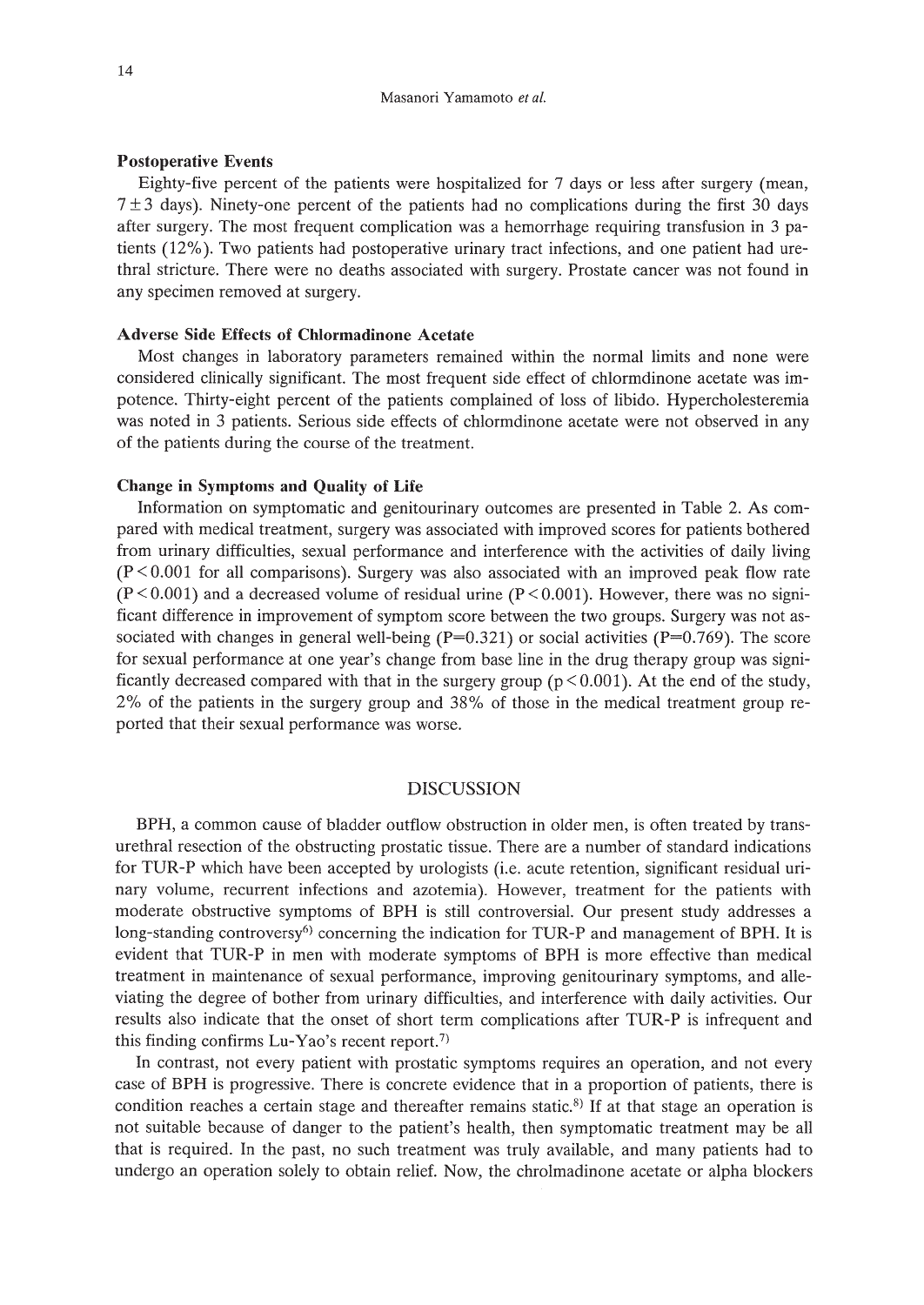| Outcome                              | Surgery<br>$(\text{mean} \pm SD)$ | Medical Treatment<br>$(\text{mean} \pm \text{SD})$ | P Value      |
|--------------------------------------|-----------------------------------|----------------------------------------------------|--------------|
| Genitourinary findings               |                                   |                                                    |              |
| Symptom score#                       |                                   |                                                    |              |
| At 1 year                            | $6.2 \pm 4.9$                     | $7.8 \pm 5.2$                                      |              |
| Change from base line                | $-9.4 \pm 5.2$                    | $-8.2 \pm 4.2$                                     | 0.071        |
| Residual urinary volume (mL)         |                                   |                                                    |              |
| At 1 year                            | $52 \pm 58$                       | $89 \pm 78$                                        |              |
| Change from base line                | $-58 \pm 84$                      | $-15.1 \pm 92$                                     | < 0.001      |
| Peak urinary flow rate (mL/sec)      |                                   |                                                    |              |
| At 1 year                            | $18.2 \pm 8.2$                    | $11.5 \pm 9.20$                                    |              |
| Change from base line                | $7.5 \pm 8.6$                     | $0.5 \pm 9.3$                                      | ${}_{0.001}$ |
| Quality of life scores <sup>##</sup> |                                   |                                                    |              |
| Bother from urinary difficulties     |                                   |                                                    |              |
| At 1 year                            | $78.3 \pm 25.9$                   | $56.8 + 29.5$                                      |              |
| Change from base line                | $21.2 \pm 28.4$                   | $8.2 \pm 32.1$                                     | ${}_{0.001}$ |
| Sexual performance                   |                                   |                                                    |              |
| At 1 year                            | $39.8 \pm 28.3$                   | $23.4 \pm 26.5$                                    |              |
| Change from base line                | $-5.2 \pm 27.5$                   | $-19.3 \pm 32.1$                                   | < 0.001      |
| Activities of daily living           |                                   |                                                    |              |
| At 1 year                            | $89.4 \pm 21.3$                   | $78.4 \pm 31.2$                                    |              |
| Change from base line                | $21.4 \pm 37.5$                   | $8.5 \pm 25.7$                                     | < 0.001      |
| General well-being                   |                                   |                                                    |              |
| At 1 year                            | $78.5 \pm 27.6$                   | $73.4 \pm 28.9$                                    |              |
| Change from base line                | $2.3 \pm 25.9$                    | $1.1 \pm 27.2$                                     | 0.321        |
| Social activities                    |                                   |                                                    |              |
| At 1 year                            | $75.6 \pm 22.4$                   | $73.8 \pm 31.5$                                    |              |
| Change from base line                | $-0.2 \pm 24.1$                   | $-1.4 \pm 23.8$                                    | 0.769        |

Table 2. Genitourinary Findings and Quality of Life after One Year of Follow-up.

Change denotes change from the base-line value. P values are differences between the two treatment groups with respect to changes in genitourinary findings and quality of life.

 $*$ Scored on a scale ranging from 0 (least severe symptoms) to 35 (most severe symptoms).

"Scored on a scale ranging from 0 (greatest impairment) to 100 (least impairment).

can provide relief in many of these patients, instead of an operation. As it is not possible to know in advance if the condition will be progressive in a given patient, it is essential to maintain these patients under supervision and reassess them from time to time. Mebust whose research has constituted the largest group of cases studied, found that approximately 40% of patients who do not require an operation when first seen can be maintained indefinitely on medical treatment dealt with.<sup>9</sup> There is a group of patients with otherwise relatively mild prostatism who have a tendency to develop recurrent transient attacks of acute retention. In many such cases, the attacks of retention can be prevented by continuous therapy with alpha blockers.<sup>9)</sup>

However, there seems little doubt that medical treatment can afford a measure of relief to many sufferers of BPH.<sup>6)</sup> The exact role of this treatment in the overall management of these patients has yet to be clearly defined. Furthermore, Wasson et al. recently conducted a multicenter, randomized clinical trial that compared TUR-P with observations for the